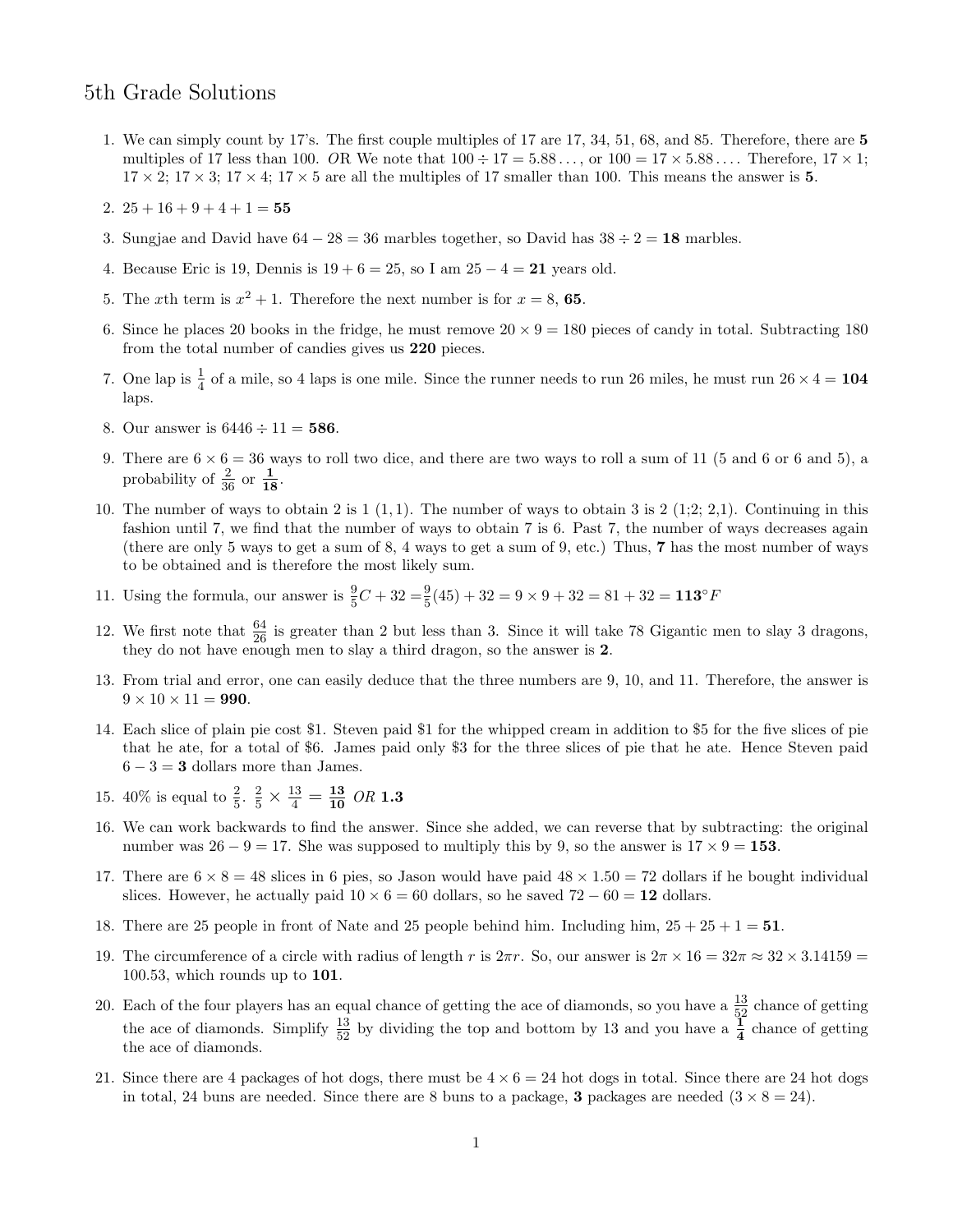- 22. Follow the pattern: the fourth day he will eat 40 Veggie loops and so on until the last day, the 7th day, he will eat 70. So  $10 + 20 + 30 + 40 + 50 + 60 + 70 = \frac{10 + 70}{2} \times 7 = \frac{80}{2} \times 7 = 40 \times 7 = 280.$
- 23. First, find the common denominator. From this, we get  $\frac{3 \times 7}{3 \times 5} \frac{5 \times 1}{5 \times 3} = \frac{21 5}{15} = \frac{16}{15}$ .

24. Note that  $\frac{1}{3} = \frac{1}{1 \times 3}$  $\frac{1}{1\times 3}$ ,  $\frac{1}{8}$  $\frac{1}{8} = \frac{1}{2 \times}$  $\frac{1}{2\times4}$ , ...,  $\frac{1}{80} = \frac{1}{8\times10}$ . The *n*th term in this sequence can be represented as  $\frac{1}{n(n+2)}$ 1  $\frac{1}{2}(\frac{1}{n}-\frac{1}{n+2})$ . Hence, the given sum is equal to half of  $\frac{1}{1} - \frac{1}{3} + \frac{1}{2} - \frac{1}{4} + \frac{1}{3} - \frac{1}{5} + \frac{1}{4} - \frac{1}{6} + \frac{1}{5} - \frac{1}{7} + \frac{1}{6} - \frac{1}{8} + \frac{1}{7} - \frac{1}{9} + \frac{1}{8} - \frac{1}{10} = \frac{1}{1} + \frac{1}{2} - \frac{1}{9} - \frac{1}{10} = \frac{58}{45}$ , which is  $\frac{29}{45}$ .

- 25.  $25 \times 4 \times 25 \times 4 \times 64 = 100 \times 100 \times 64 =$  640,000
- 26. Note that  $30 = 1 \times 30$ ,  $60 = 2 \times 30$ ,  $90 = 3 \times 30$  and  $120 = 4 \times 30$ . So,  $30 + 60 + 90 + 120 = 30(1 + 2 + 3 + 4)$ . Therefore, the answer is 30.
- 27. If both numbers are multiples of the same number, then their difference should also be a multiple of the same number (this can be verified with the distributive property of numbers).  $551 - 437 = 114$ . 114 factors into 2, 3, and 19. 551 and 437 are not multiples of 3 or 2, so they must be multiples of 19. This can be verified by dividing both numbers by 19.
- 28. The surface area of a cube of side length s is  $6s^2$  since a cube has six square faces. When  $6s^2 = 384 = 6 \times 64 = 10$  $6 \times 8^2$ , the side of the cube must be equal to 8. The volume of a cube with side length 8 is  $8^3 = 512$ .
- 29. By getting a 20% discount off of \$40, we will save 20% of \$40, which is  $40 \times \frac{20}{100} = 8$  dollars.
- 30. She collects  $6 4 = 2$  real coins each time, so she must go 13 times to get 26 coins because 12 times (24 coins) is not enough.
- 31. If Isabel eats  $\frac{1}{5}$  of the pizza, there is  $\frac{4}{5}$  of the pizza left. If Jie ate half of what was left, he ate  $\frac{2}{5}$  of the pizza. Since they only ate fifths of the pizza, the smallest number of slices is 5.

32. 
$$
\frac{10 \times 24 \times 18 \times 8}{20 \times 9 \times 12 \times 16} = \frac{10 \times 2 \times 12 \times 9 \times 2 \times 8}{10 \times 2 \times 12 \times 9 \times 2 \times 8} = 1
$$

- 33. Let x be the largest integer, meaning that the least integer is then  $x 24$ . If we sum up these 25 integers, we get  $25x - (1 + 2 + 3 + \cdots + 23 + 24) = 25x - \frac{(24)(25)}{2}$  $\frac{2(25)}{2}$  = 25x – 300. This is equal to 700, so  $25x = 1000$  meaning  $x = 40.$
- 34. The sum of all the numbers in the list is  $6 \times 64 = 384$ . The sum of the first two numbers is  $2 \times 26 = 52$ , so the sum of the last four numbers is  $384 - 52 = 332$ . The average of these numbers is  $332 \div 4 = 83$ .
- 35. Start with the two most obvious hints, which are that Bob is directly after Eve, and Caroll is directly behind Dave. We are given two blocks then, with one person left. Since Alice has to be next to Dave, and since the spot directly behind Dave is taken, she must be in front of Dave. Thus we have two blocks now from front to back: Alice, Dave, Caroll and Eve, Bob. Since one of the clues indicated that Eve was in front of Caroll, we have that Eve, Bob is in front of Alice, Dave Caroll and thus we have Eve, Bob, Alice, Dave, Caroll. The middle person is Alice.
- 36. If  $10^i < n < 10^{(i+1)}$  then the sum of n's digits is at most  $9i$ , which is less than  $10^i$  for  $i > 1$ . So  $n < 10$  and then  $n$  must equal  $7$ .
- 37. We can look for factors of 30 in pairs: 1,30; 2,15; 3,10; 5,6. Thus, we have 8 numbers that divide 30 evenly.
- 38. We take the first equation and subtract it from the second:  $(x+2y)-(x+y)=7-3$  Thus,  $y=4$ . Substituting into the first equation,  $x + 4 = 3$  gives  $x = -1$ . Now substituting into the final expression, we find that  $-1 + 3(4) = 11$